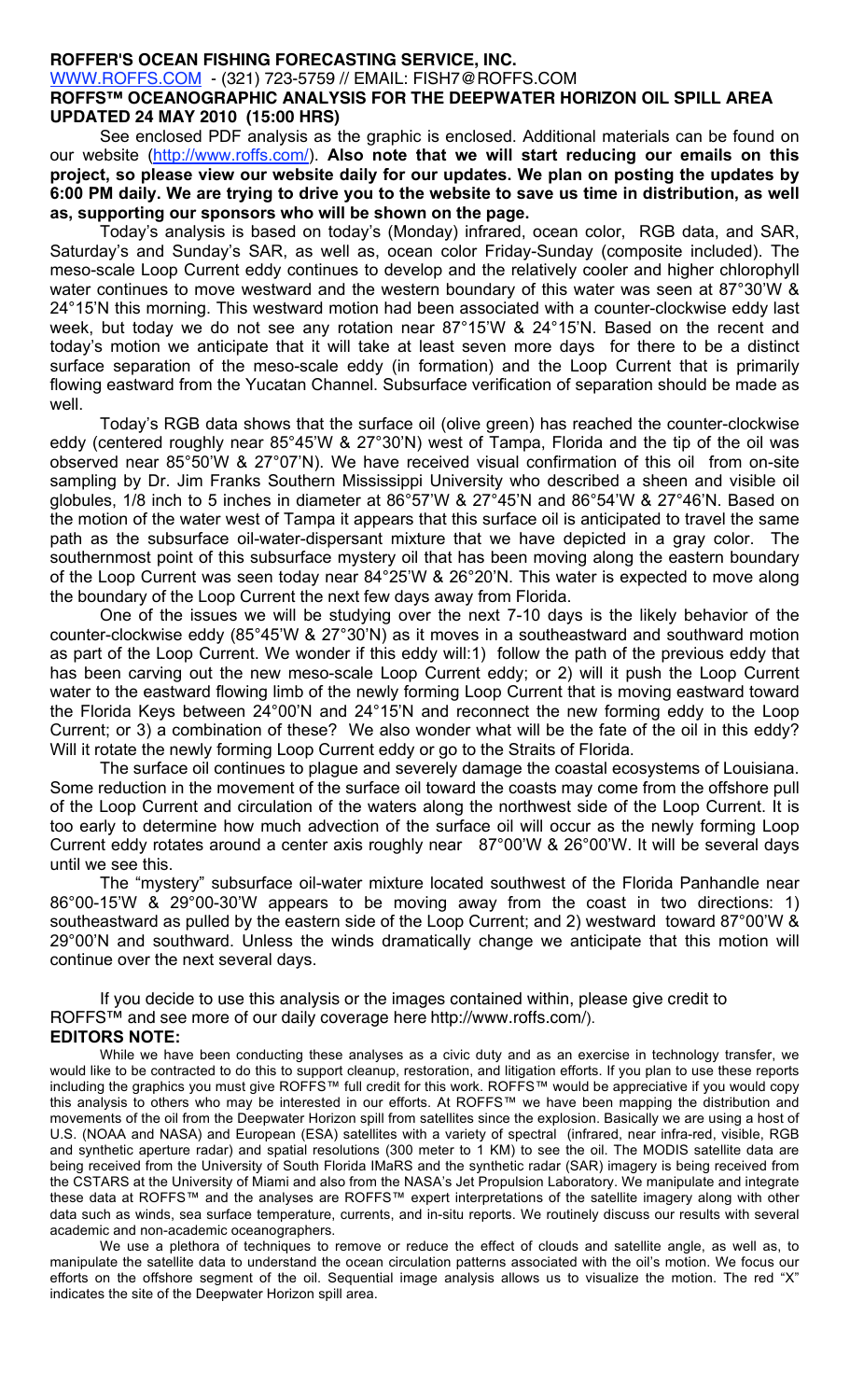We have been deriving these analyses on a daily basis and posting them to our website (http://www.roffs.com/). We have many years of experience conducting similar analyses. For example we mapped the plume coming from the New Orleans area after Hurricanes Katrina and Rita (http://www.roffs.com/katrina.htm).